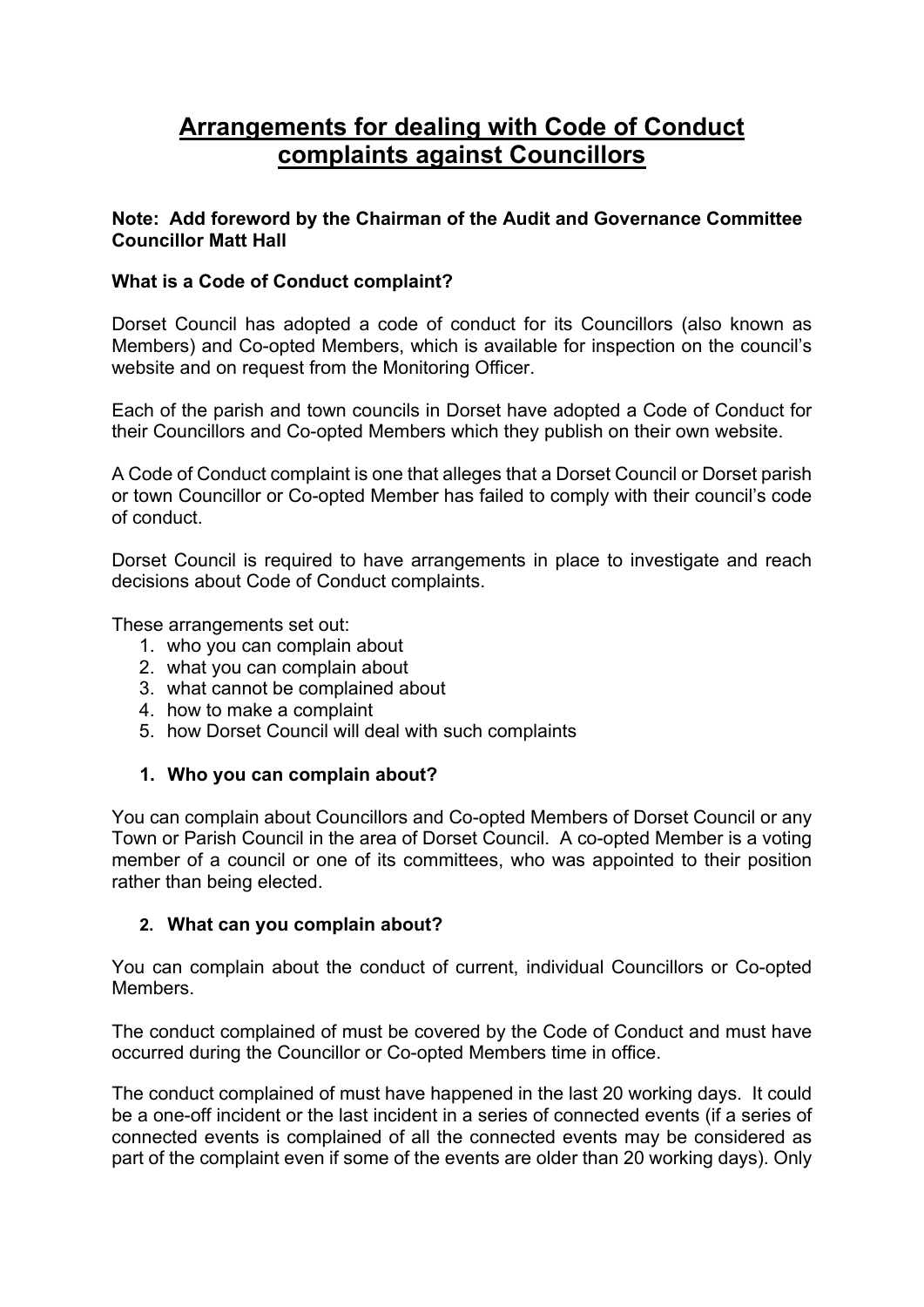in exceptional circumstances will a complaint received outside the timeframe be considered.

Types of complaint alleging breach of Code of Conduct may include:

- unlawfully discriminating against someone
- failing to treat people with respect
- bullying any person
- intimidating any person involved in any investigation or proceedings about someone's misconduct
- doing something to prevent those who work for the authority from being unbiased
- revealing information that was given to them in confidence, or stopping someone getting information they are entitled to by law
- damaging the reputation of their office or authority, where the conduct is linked to their public role and not in their private capacity
- using their position improperly, to their own or someone else's advantage or disadvantage
- misusing their authority's resources
- allowing their authority's resources to be misused for the activities of a registered political party
- failing to register an appropriate interest correctly
- failing to register any gifts or hospitality (including its source) that they have received in their role as a member worth over £50.00.

# **3. What cannot be complained about under these arrangements?**

The following types of complaint cannot be considered under these arrangements:

- Complaints about a Councillor or Co-opted Member who is no longer in office cannot be considered.
- Complaints about the conduct which happened before a Councillor or Co-opted member were elected, co-opted or appointed to their council, or after they have resigned or otherwise ceased to be in office cannot be considered.
- Complaints about a council as a whole or people employed by it cannot be considered under these arrangements.
- Complaints about dissatisfaction with a decision or action of a Council, one of its committees or employees, a service provided by a Council or a Council's procedures, cannot be considered under these arrangements.
- Complaints which relate to conduct (one-off incident or the last in a series of connected events) which happened over 20 working days ago, unless there are exceptional circumstances.
- Where the complaint alleges criminal conduct (including failure to register or declare a Disclosable Pecuniary Interest or voting at a council meeting where such an interest exists), this is a matter for the police and cannot be dealt with under the Code of Conduct. The Monitoring Officer will consider whether it is appropriate to refer to the Police. No further action will be taken in relation to such complaints until any related criminal/regulatory investigation, proceedings or processes have been concluded. Complainants may refer criminal allegations directly to the Police.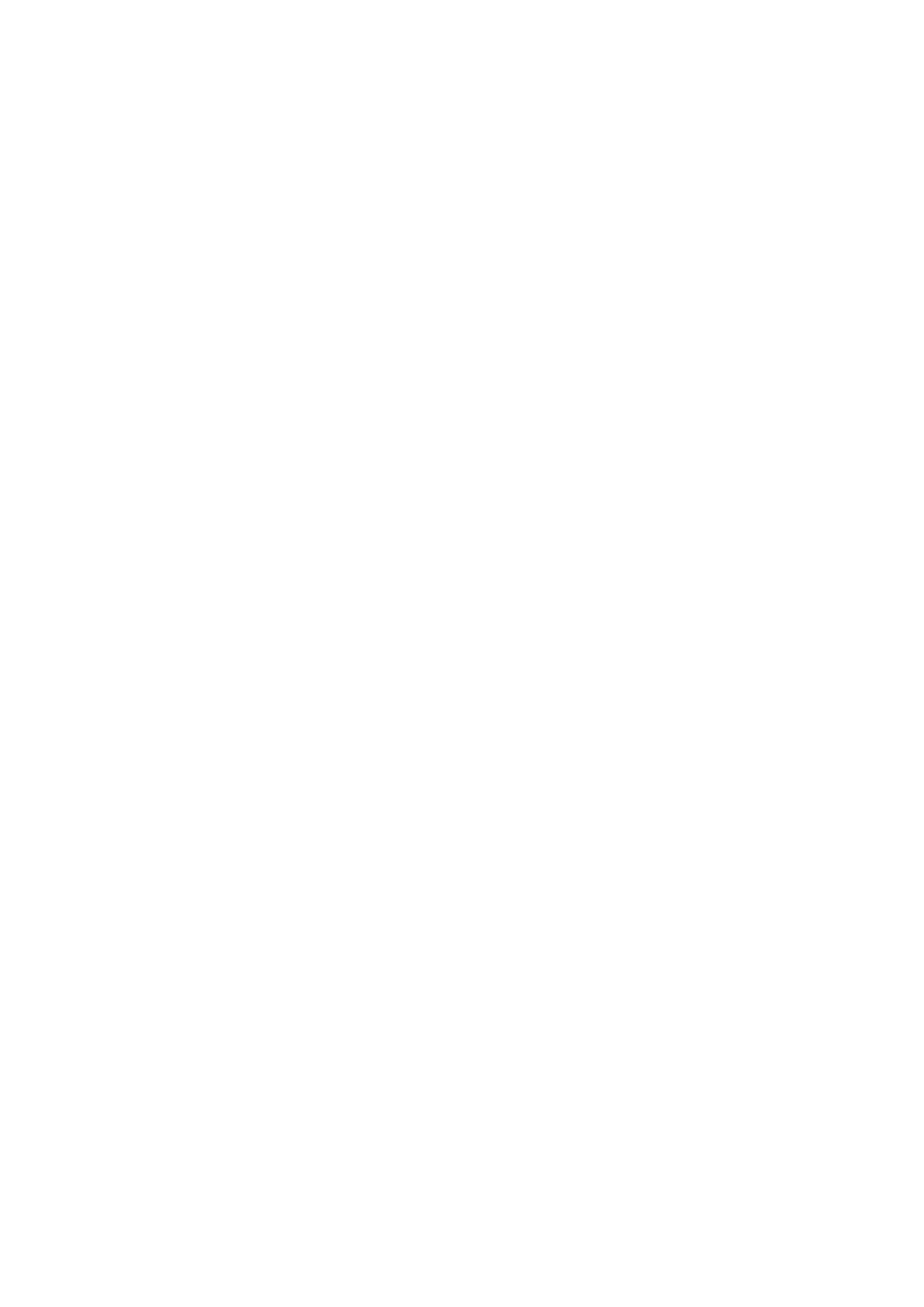#### **4. How to make a complaint**

Complaints must be submitted in writing to Dorset Council's Monitoring Officer using the Code of Conduct complaint form **[LINK]**. Please remember to send any documents that support your complaint, with your form.

You will need to set out details of your complaint including:

- Identify the Councillor(s) or Co-Opted Member(s) complained about
- The conduct that caused you to complain
- What part of the code of conduct do you think has been breached
- when the incident complained of took place
- what remedy you are asking for

It is very important that you set your complaint out fully and clearly and provide all the information at the outset.

For complaints concerning the conduct of a parish or town councillor you will also be asked if you have raised your complaint with the clerk of the council and what attempts have been made to resolve your complaint before submission of a complaint to the Monitoring Officer.

When complete, your form should be sent to the Monitoring Officer:

On line: [website?]

- E-mail: [jonathan.mair@dorsetcouncil.gov.uk](mailto:jonathan.mair@dorsetcouncil.gov.uk)
- By Post: Monitoring Officer, Dorset Council, County Hall, Colliton Park, Dorchester, Dorset, DT1 1XJ

The Monitoring Officer will not normally consider a complaint unless it is in writing and a complaint form has been received. This is to ensure that all of the relevant information is provided and, where necessary, consent to share information has been obtained so that the complaint can be processed.

If you do not have access to the internet or have difficulty completing the form, please contact **[NUMBER]** for assistance.

Where a complaint is made against more than one councillor, a separate complaint form must be completed in respect of each councillor.

If you are making the complaint on behalf of a number of individuals, please nominate one person as the single point of contact to whom all correspondence will be addressed.

## **Before you complain**

Before you send us your complaint, you should be aware that anonymous complaints will not normally be investigated.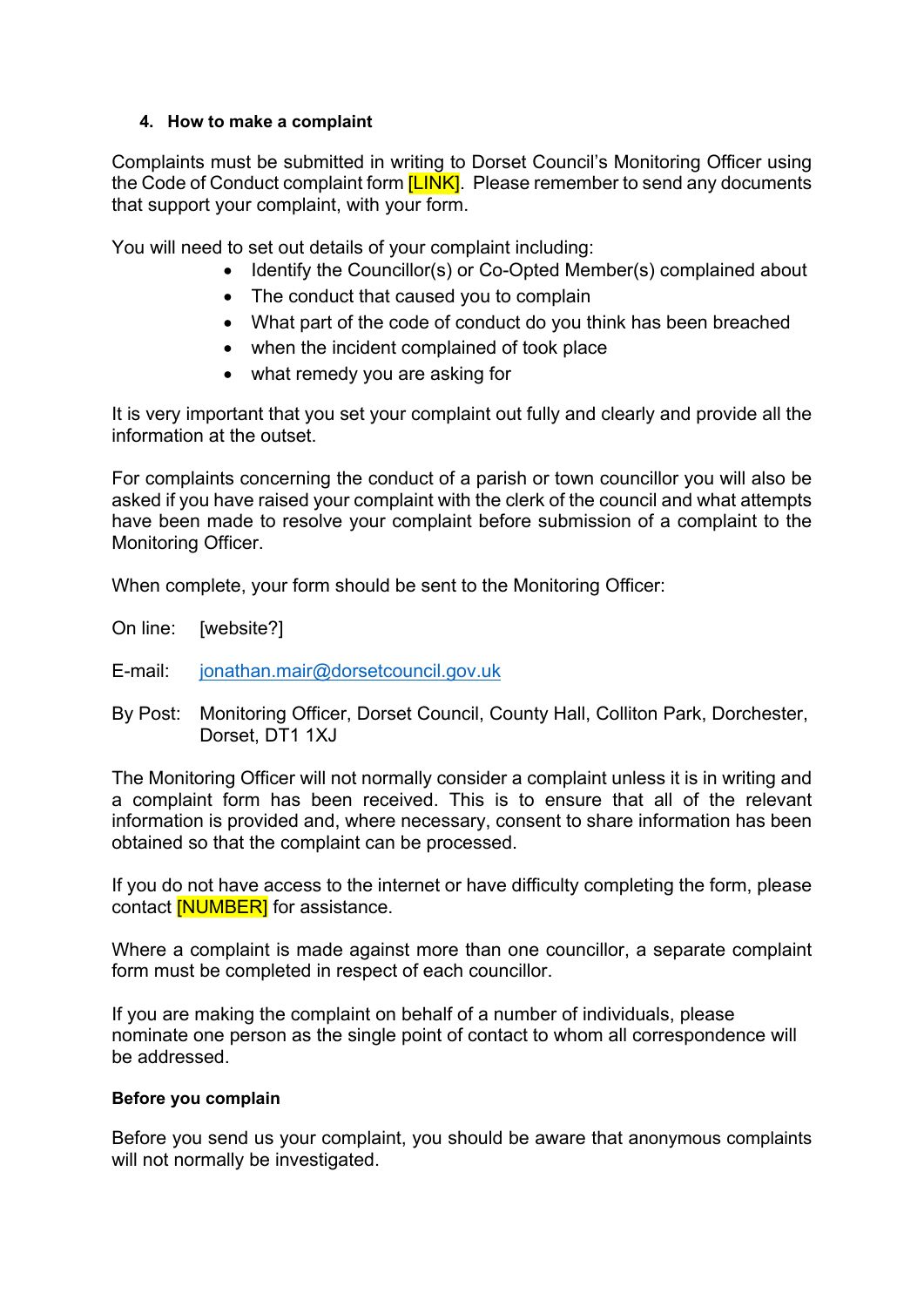You may request that your identity is withheld but this will only be agreed by the Monitoring Officer in exceptional circumstances. The Monitoring Officer has to balance the right of the Councillor complained of to properly understand the complaint against them and respond to it, with your rights as Complainant. This normally means that the Councillor will need to be told who is making the complaint. You will be informed if your complaint cannot be investigated without disclosing your identity and be provided with the opportunity to proceed or withdraw your complaint.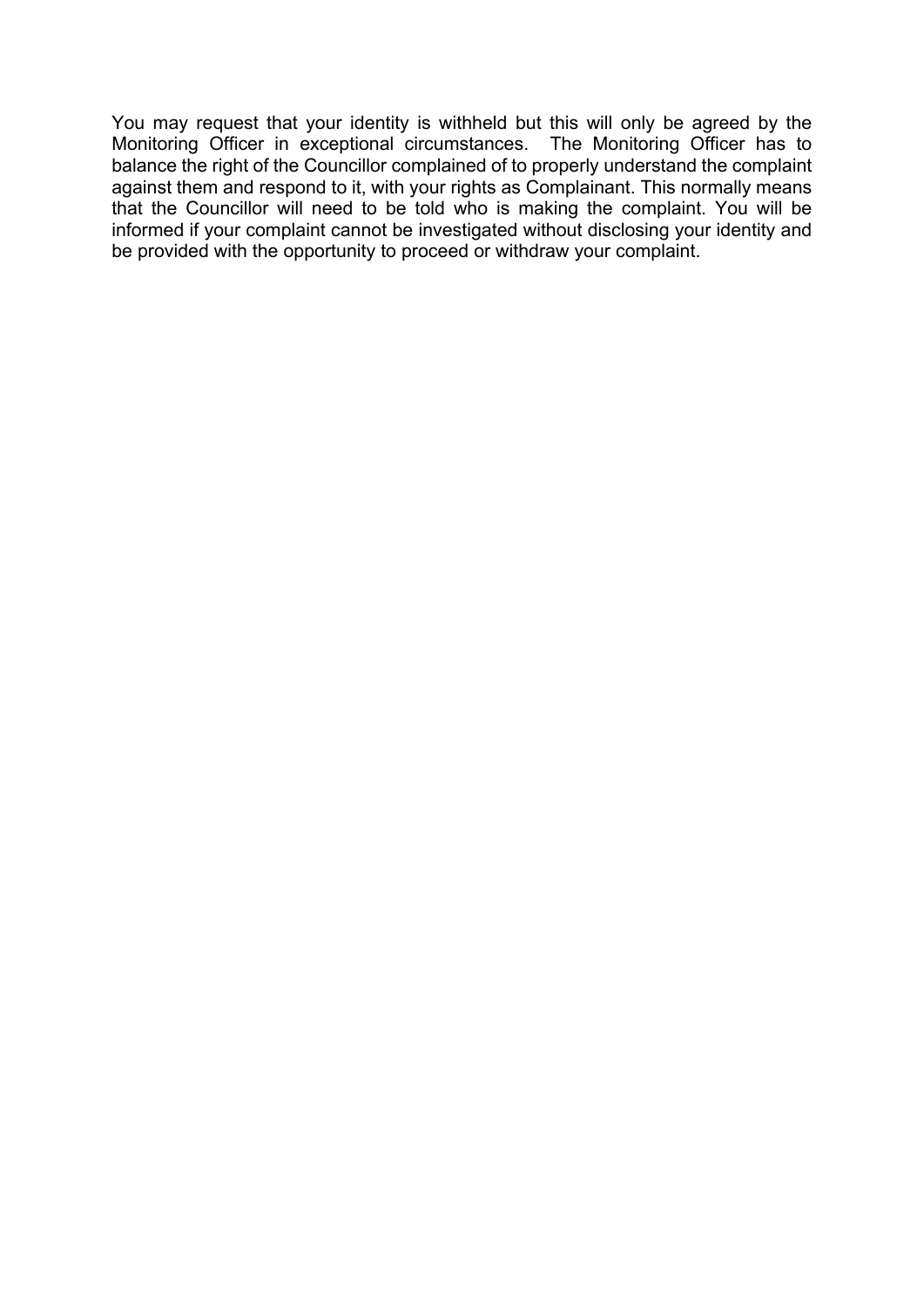# **5. How Dorset Council will deal with complaints**

#### **Initial Check**

The Monitoring Officer will check that your complaint is covered by these arrangements and consult with an Independent Person before making a decision.

(An Independent Person is someone appointed by the Council to give an independent view on complaints about councillors and co-opted members. They are not employed by the council and act voluntarily. An independent person must be consulted by the Council before it makes its decision on an allegation that it has decided to investigate. The Independent person is also available to be consulted by a councillor or co-opted member if their behaviour is the subject of a complaint.)

The initial checks are:

- Is the complaint about a current, individual Councillor or Co-opted Member
- Is the conduct complained of is covered by the council's Code of Conduct?
- Did the conduct complained of occur during the Councillor or Co-opted Members time in office?
- Did the conduct complained of happened in the last 20 working days (one-off incident or the last incident in a series of connected events even if some of them are older than 20 working days) and/or whether there are any exceptional circumstances for considering a complaint received outside this timeframe.
- Is the complaint about criminal conduct.

Within 5 working days of receiving your complaint the Monitoring Officer will write to you to acknowledge receipt of your complaint and confirm if it is covered by the complaint process or not.

If the complaint is covered by the complaint process, then within 5 working days of receiving your complaint the Monitoring Officer will also write to the Councillor or Coopted Member with details of the complaint. In exceptional circumstances, the Monitoring Officer may keep your identity confidential if considered necessary or may delay notifying the Councillor or Co-opted Member of the investigation where this may prejudice the investigation.

The Councillor or Co-Opted Member will be invited to respond within 5 working days, or longer at the discretion of the Monitoring Officer, including providing details of witnesses and relevant information and documents.

The Councillor or Co-Opted Member will be advised of their right to seek the views of the Independent Person throughout the process and contact details will be provided.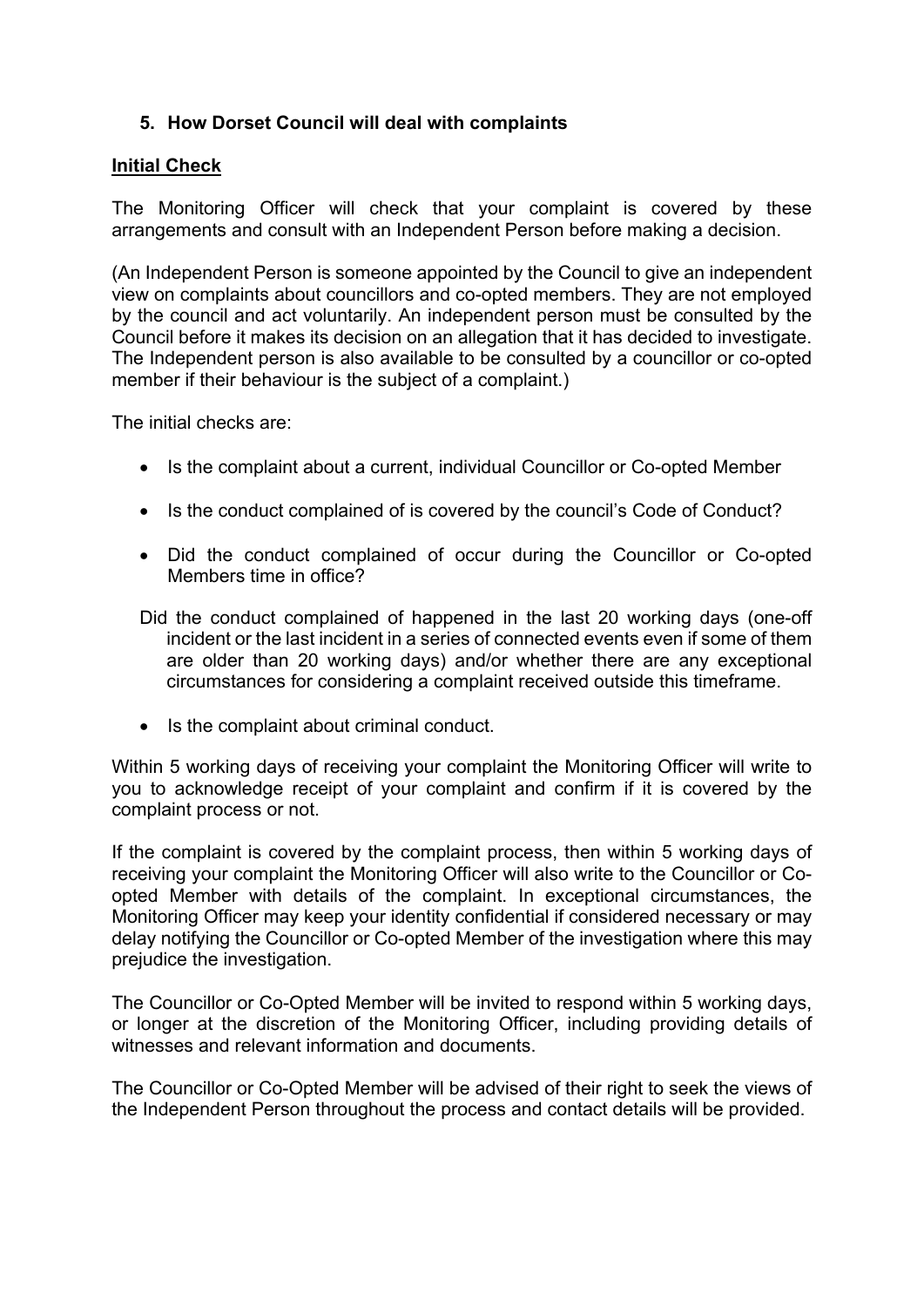# **Monitoring Officer Assessment**

At this stage the complaint is confidential. You and the Councillor or Co-Opted Member complained of are asked not to disclose information about the complaint to anyone else.

The Monitoring Officer will consider the complaint and after consultation with an Independent Person (either in person or electronically), take a decision:

# **1. That no further action should be taken, and the complaint is dismissed.**

Where a complaint is dismissed the case is closed and a letter will be sent to you and the Councillor or Co-opted Member complained of with an explanation for the decision. (Where the complaint relates to a town or parish Councillor or Co-opted Member the Monitoring Officer will also write to the town or parish clerk with the decision). The Councillor or Co-Opted Member has the option to request that details of the complaint and outcome be published. If not, details of the complaint remain confidential. The decision is final and there is no right of appeal.

Below are some examples of circumstances where no further action may be appropriate:

- The complaint is the same or substantially the same as a complaint previously dealt with and there is nothing further to be gained;
- The complaint is trivial or discloses such a minor or technical breach of the Code that it is not in the public interest to pursue
- The complaint is or appears to be malicious, politically motivated, tit-fortat or otherwise submitted with an improper motive and the complaint is not considered to disclose sufficiently serious potential breaches of the Code to merit further consideration
- The councillor has provided a satisfactory remedy to the complaint
- There is evidence to suggest a potential breach of the Code, but the circumstances do not warrant further action.

# **2. Refer the complaint for local resolution (which might involve an apology or training or some other form of mediation)**

Where the Monitoring Officer considers a potential breach has occurred, they can decide to refer your complaint for informal resolution. This might include councillor training or referral to the political group leaders or the town or parish council or an apology.

Where the Monitoring Officer decides on local resolution you and the Councillor or Co-opted Member complained of will be sent the decision with an explanation. (Where the complaint relates to a town or parish Councillor or Coopted Member the Monitoring Officer will also write to the town or parish clerk with the decision).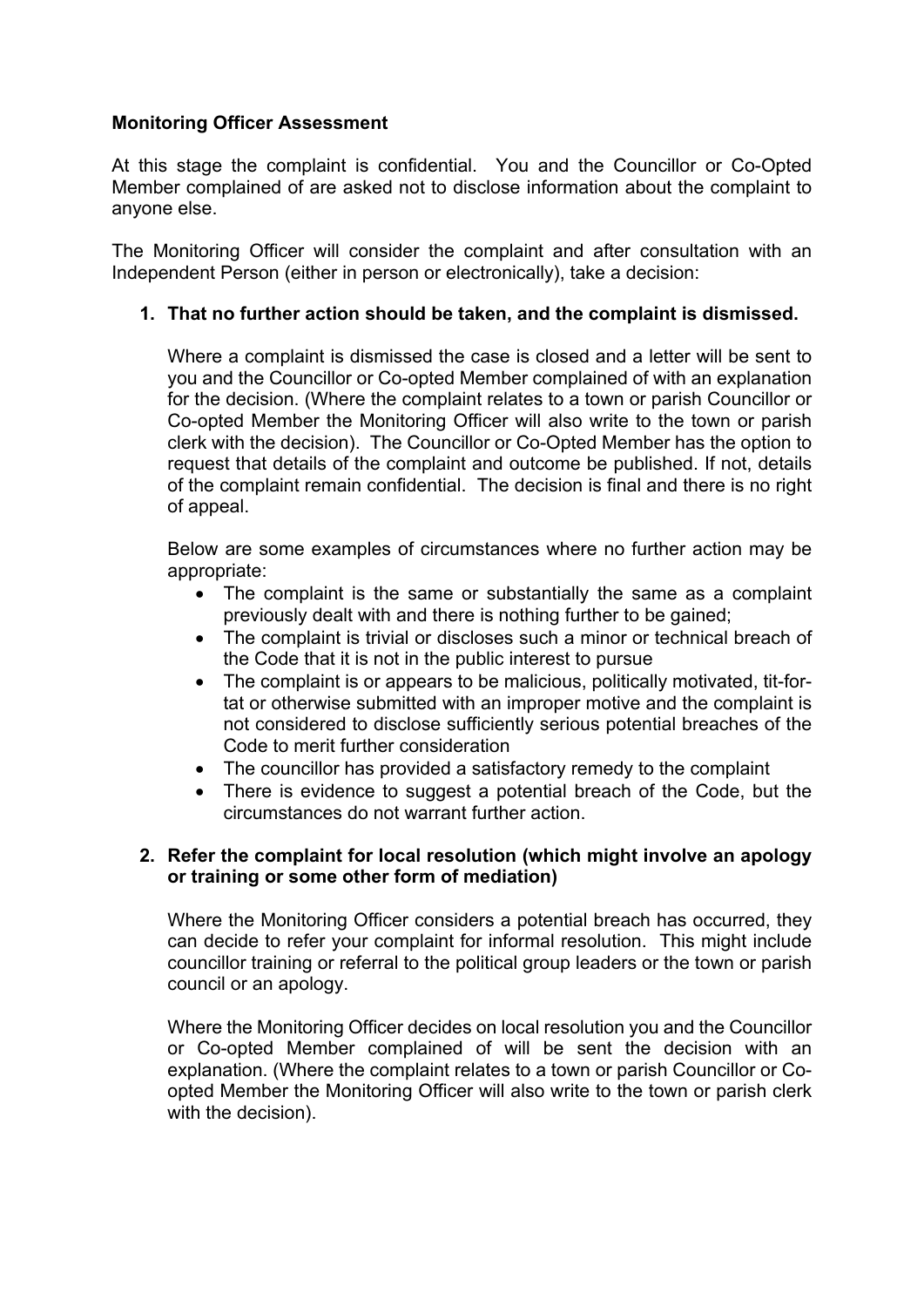The Councillor or Co-opted Member has the option to request that details of the complaint and outcome be published on the council's website. If not, details of the complaint remain confidential.

If the Councillor or Co-opted Member agrees with the local resolution and carries it out, the decision will be final, will conclude the complaint and there is no right of appeal.

If the Councillor or Co-opted Member does not agree with local resolution or fails to carry it out the Monitoring Officer will refer the complaint for investigation and inform you and the Councillor or Co-opted Member.

Below are some examples where local resolution may be appropriate:

- Less serious complaints where the Councillor or Co-opted Member wishes to put their actions right;
- A general breakdown in relationships at the Council where other action such as mediation might help;
- Complaints where the public interest in conducting an investigation does not justify the costs of such an investigation;
- Where there is a lack of experience or the Councillor or Co-opted Member may benefit from training or mentoring;
- Where the issue appears to be in the political arena and therefore appropriate for referral to a leader(s) of a political group to deal with;
- Where it appears that the town or parish council would be best placed to resolve the issue;
- Where there is the same alleged breach of the Code by many of the council's Councillors or C-opted Members, indicating a poor understanding of the Code and authority's procedures;

# **3. Refer the complaint for investigation**

Where the complaint has raised a potential breach, that the Monitoring Officer, in consultation with the Independent Person, decides:

- cannot be resolved by local settlement and / or
- is serious enough to warrant investigation,
- or where a Councillor or Co-opted Member has failed to agree or carry out local resolution,

the Monitoring Officer will appoint an investigator.

This could be an appropriately skilled council officer from this or another council, or an external investigator. The investigation will be proportionate and include interviews with everyone the investigator decides will help them assess the complaint and reach a conclusion on whether there has been a breach of the Code of Conduct.

The Monitoring Officer will write to notify you of the decision to refer your complaint for investigation, with an explanation. (Where the complaint relates to a town or parish Councillor or Co-opted Member the Monitoring Officer will also write to the town or parish clerk with the decision).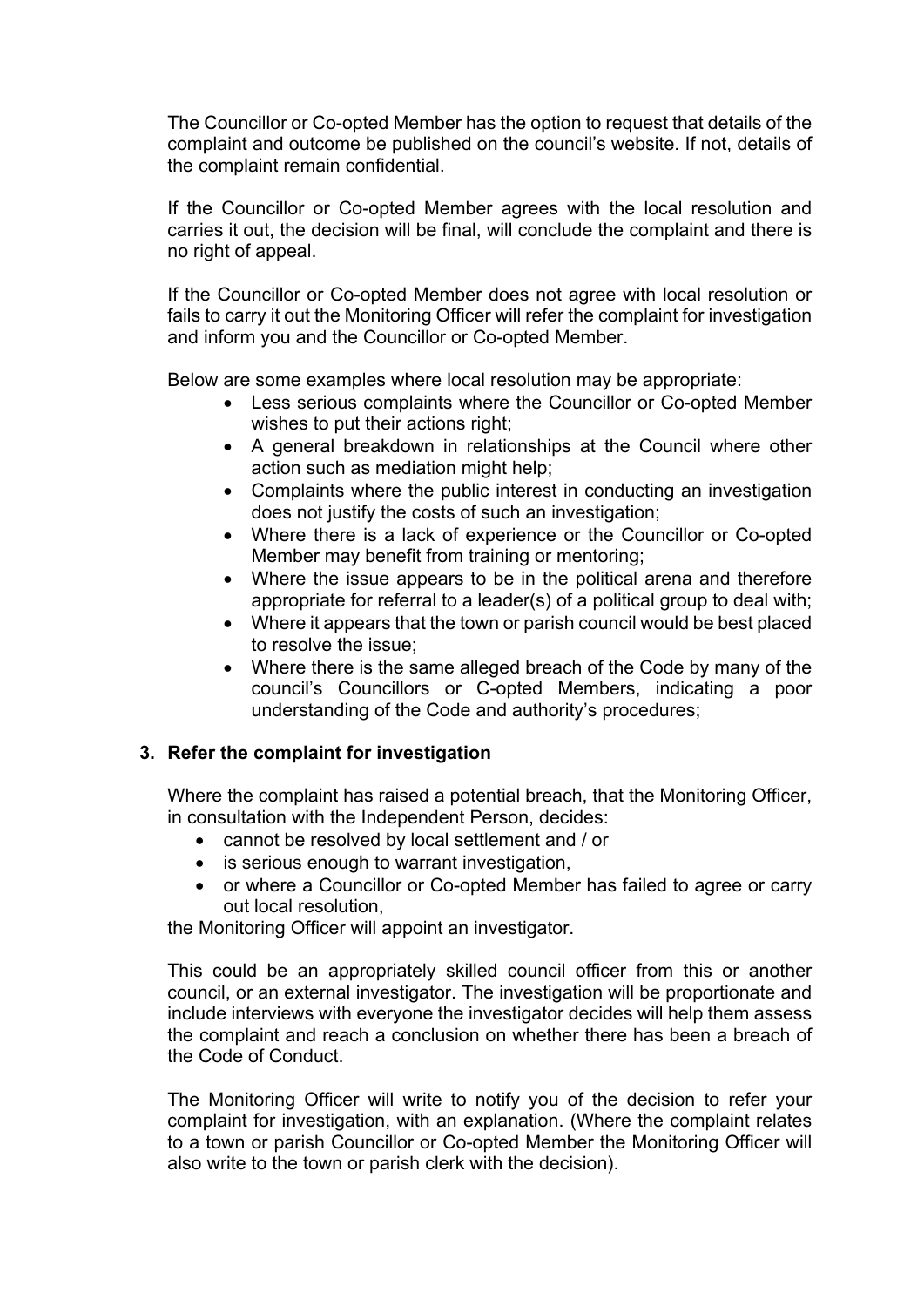In exceptional circumstances, we may keep the identity of the complainant confidential if we agree it is necessary, or we may delay notifying the Councillor or Co-opted Member of the investigation where this may prejudice the investigation.

#### **Investigation Report**

The Investigating Officer will prepare a report setting out:

- (a) the agreed facts;
- (b) any facts which are not agreed and the conflicting evidence; and
- (c) their conclusion on whether or not there has been a breach of the Code of **Conduct**

The report will be supplied to you, the Independent Person and the Councillor or Coopted Member for any comments to be provided to the Investigating Officer within 10 working days.

The report will then be finalised and sent to the Monitoring Officer, Independent Person, you and the Councillor or Co-opted Member.

The Monitoring Officer will arrange a meeting of the Audit and Governance (Hearing) Sub-Committee.

#### **Meeting of the Audit and Governance (Hearing) Sub-Committee**

This will be a public meeting unless the Councillor or Co-opted Member request the hearing takes place in confidential session and the Committee agrees. The Investigating Officer will be invited to present their report. You and the Councillor or Co-opted Member, any representative or witnesses may be asked to attend and be questioned by the Committee. The Independent Person will be invited to attend for the Committee to seek their view before making a decision.

The Committee will decide whether there has been a breach of the Code of Conduct and, if so, what action is appropriate.

Within 5 working days of the hearing the Monitoring Officer will write to notify you and the Councillor or Co-opted Member of the Committee decision with reasons.

Where the Council makes a decision on an allegation of misconduct following a formal investigation, a decision notice will be published as soon as possible on our website, including a brief statement of facts, the provisions of the code engaged by the allegations, the view of the Independent Person, the reasoning of the decision-maker, and any sanction applied

The decision of the Hearings Sub-Committee is final and there is no right of appeal.